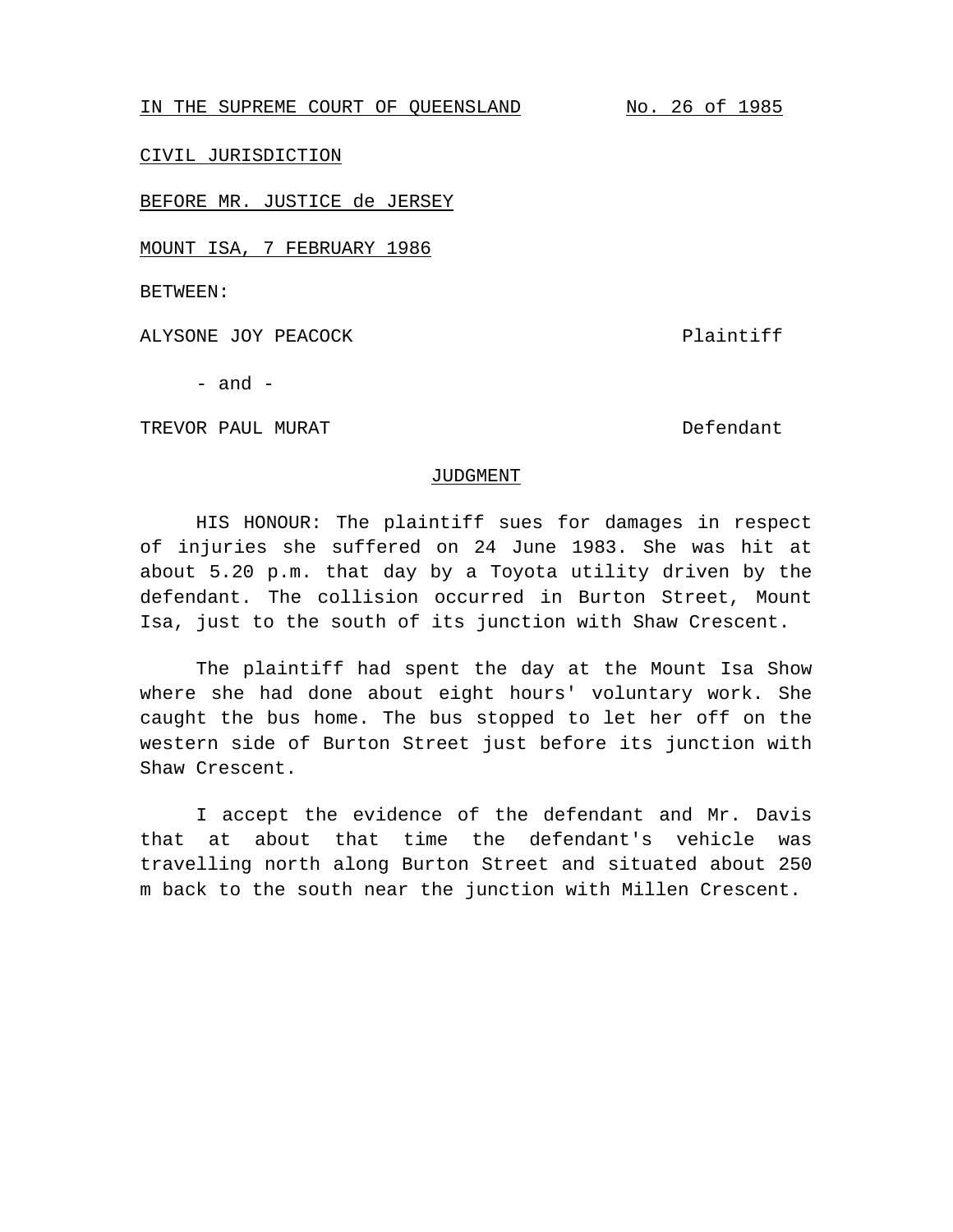The plaintiff alighted from the bus. I accept the evidence of Mrs. Davis and Mr. Grove, the bus driver, that the plaintiff walked around in front of the bus to about its right front corner. She then appeared to look left and right, not necessarily in that order. I hesitate to accept the plaintiff's own evidence about looking. She suffered a head injury in the accident and is, I fear, subconsciously reconstructing the events. However, I have no hesitation in accepting the evidence of Mrs. Davis and Mr. Grove to the effect that the plaintiff did appear to look right and left before emerging further on to Burton Street from the front of the bus. How effective her looking was is a matter to which I will return.

On the basis of Mr. Davis's evidence I find that when the plaintiff was looking right and left along Burton Street the defendant's vehicle was approaching from the south along Burton Street. The plaintiff's visibility to the right was unobstructed at the time. Mr. Davis said that if the plaintiff did look to the right she should have seen the defendant's vehicle. The plaintiff gave no evidence about what she saw because she could not recall. I find on the balance of probabilities that the plaintiff should have seen the defendant's approaching vehicle before she stepped out beyond the bus; it was clearly there in her field of vision.

I accept the evidence of Mr. Grove and Mrs. Davis that the plaintiff hurried on to Burton Street from in front of the bus. I infer from what the plaintiff said to Mr. Grove on leaving the bus and the other circumstances of her day that she was anxious to get home without delay. I do not think she was running: I find that she was walking briskly, in a hurry.

Mr. Grove gave evidence, which I accept, that the plaintiff was close to the centre of Burton Street when the impact occurred. After looking to the right and left, she had moved about three metres from in front of the bus taking a few paces. I accept the evidence of Mr. Davis and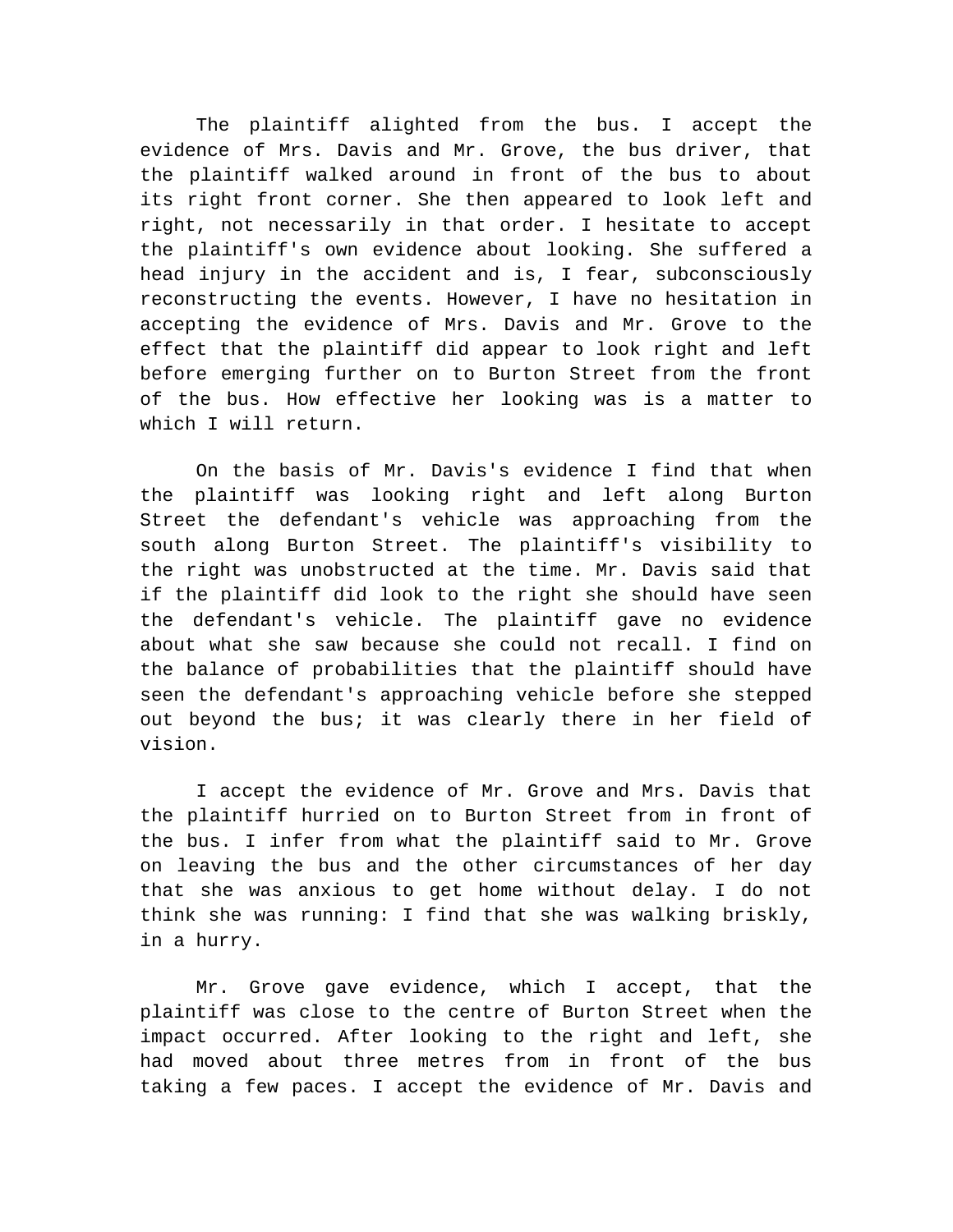the defendant that the plaintiff came into contact with the right front of the defendant's vehicle. The plaintiff was thrown into the air, hit the vehicle again, and came to rest on the carriageway. The defendant's vehicle accelerated off not remaining at the scene.

Mr. Davis's attention focused on the defendant's vehicle. I accept his evidence that as that vehicle approached the back of the bus its speed exceeded 60 km/h, the speed limit. By how much, he could not say. I found the defendant's own evidence of speed rather unsatisfactory and vague and I am not prepared to accept his lower estimates. After the accident, Sergeant Briant and Detective Barton saw a 6.6 m tyre mark, apparently recent, approximately down the centre of Burton Street near to where the bus had been parked. Mr. Grove said that the defendant's Toyota had passed only about 3 ft. from the right-hand side of his bus. In these circumstances, I infer without hesitation that the tyre mark was left by the right-hand side wheels of the defendant's vehicle.

From those tyre marks, I would further infer that just prior to impact the defendant applied his brakes. I also accept the defendant's direct evidence about that. I am not prepared to find, however, that the speed of the defendant's vehicle appreciably changed with that braking. The defendant saw the plaintiff just prior to the impact, as he effectively conceded in his evidence, and it was too late then to avoid the collision.

I also find that at that time the defendant was travelling somewhat faster than the speed limit of 60 km/h. As I have said, I reject the defendant's evidence as to his speed. Some witnesses for the plaintiff put the defendant's speed at impact somewhat less than that. I do not accept that evidence. The attention of those witnesses was focused more on the plaintiff at the relevant time.

After the collision with the plaintiff, the defendant left the scene without stopping. He knew that he had collided with the plaintiff. What the defendant did was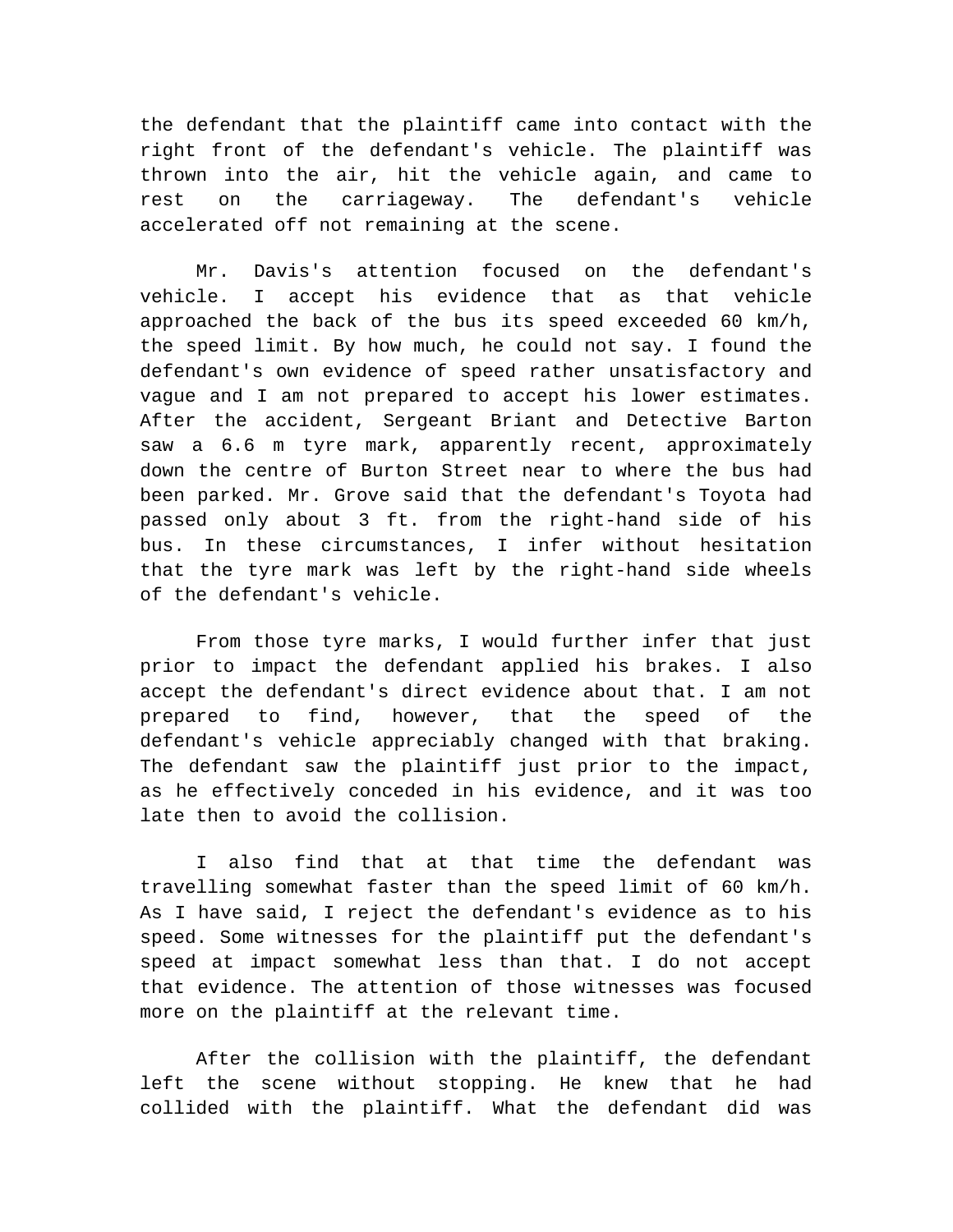obviously reprehensible but is consistent with panic. He claimed here that he panicked. His leaving the scene may be consistent with a belief on his part that he had been speeding and that that had contributed to what occurred. However, I do not think that I should reliably construe his departure as involving any implicit concession by the defendant that the accident had been his fault.

I should record that I do not consider any of the witnesses to have been dishonest, although I found some of their evidence unreliable as I have indicated. I was, nevertheless, generally more impressed with the reliability of the evidence of the plaintiff's witnesses than that of the defendant himself.

On the evidence the defendant noticed the presence of the bus from more than 200 m to the south of the point of impact. Seeing the stationary bus, the defendant should, I think, as a prudent driver have appreciated the possibility that an alighting passenger would want to cross Burton Street. As he approached the bus he did not slow down but as I have found, drove in the end somewhat faster than the speed limit. When level with the back of the bus he looked over to his left. He was driving quite close to the righthand side of the bus. The speed of his vehicle at that stage at least, remained the same. On looking to the front, the defendant saw the plaintiff and he was unable to avoid colliding with her. The plaintiff was hit by the right-hand side of his vehicle. I find that had the defendant been travelling more slowly, the plaintiff would likely have progressed further across Burton Street and avoided injury.

In these circumstances, I find that the defendant was guilty of negligence in travelling too fast and failing to keep a proper lookout.

The plaintiff was also negligent. When she looked to the right before emerging further on to Burton Street she either failed to see the defendant's vehicle or, on the other hand, she saw it, misjudged its speed and proximity and hurried out on to Burton Street taking the chance that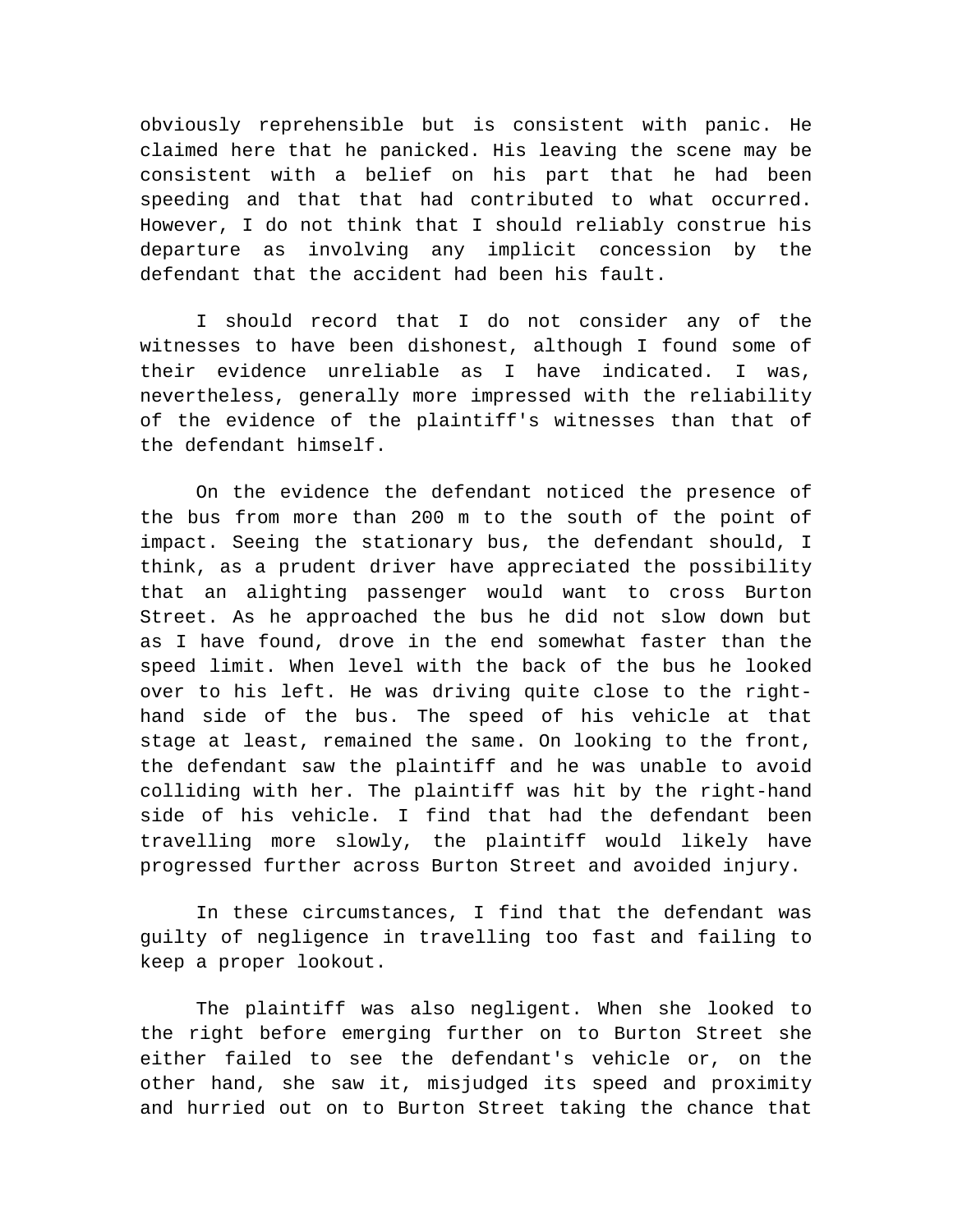she would cross the street before the arrival of the vehicle. I find it impossible to make a finding on the evidence as to which of those alternative possibilities represents what occurred. On either basis, however, the plaintiff was clearly negligent. She either inadequately glanced to the right or, alternatively, having looked and seen the defendant fell into a serious error of judgment. The plaintiff clearly should have waited for the defendant's vehicle to pass in front of her, rather than pushing out as she did effectively at the last moment into a situation of serious potential danger for her.

In apportioning liability, I cannot distinguish between the respective fault of the plaintiff and the defendant. I appreciate that as a driver the defendant was, in a sense, in greater control and able to create comparatively greater danger. However, on my findings, by moving out on to the street when she did the plaintiff displayed a considerable lack of prudence and contributed very substantially to what occurred.

In this particular case, I find the plaintiff and the defendant equally to blame.

I turn now to the assessment of damages. The plaintiff is a single girl who was born on 16 November 1965. She was, therefore, 17 years old when injured and is 20 years old now. She suffered severe multiple injuries: a closed head injury with concussion which caused an epileptic fit, a fractured left femur, a fractured pelvis involving the right hip joint, fractured ribs and multiple skin abrasions. The orthopaedic injuries were serious. She was initially in hospital for about three weeks and underwent operations. On discharge she used a wheelchair for a time and gradually thereafter became mobile utilising a walking frame, crutches and a stick. She underwent a lot of physiotherapy and a further period in hospital in early 1984 for adjustment of an orthopaedic pin.

I accept the plaintiff's evidence that her current problems are centred about the hip and lower back. She has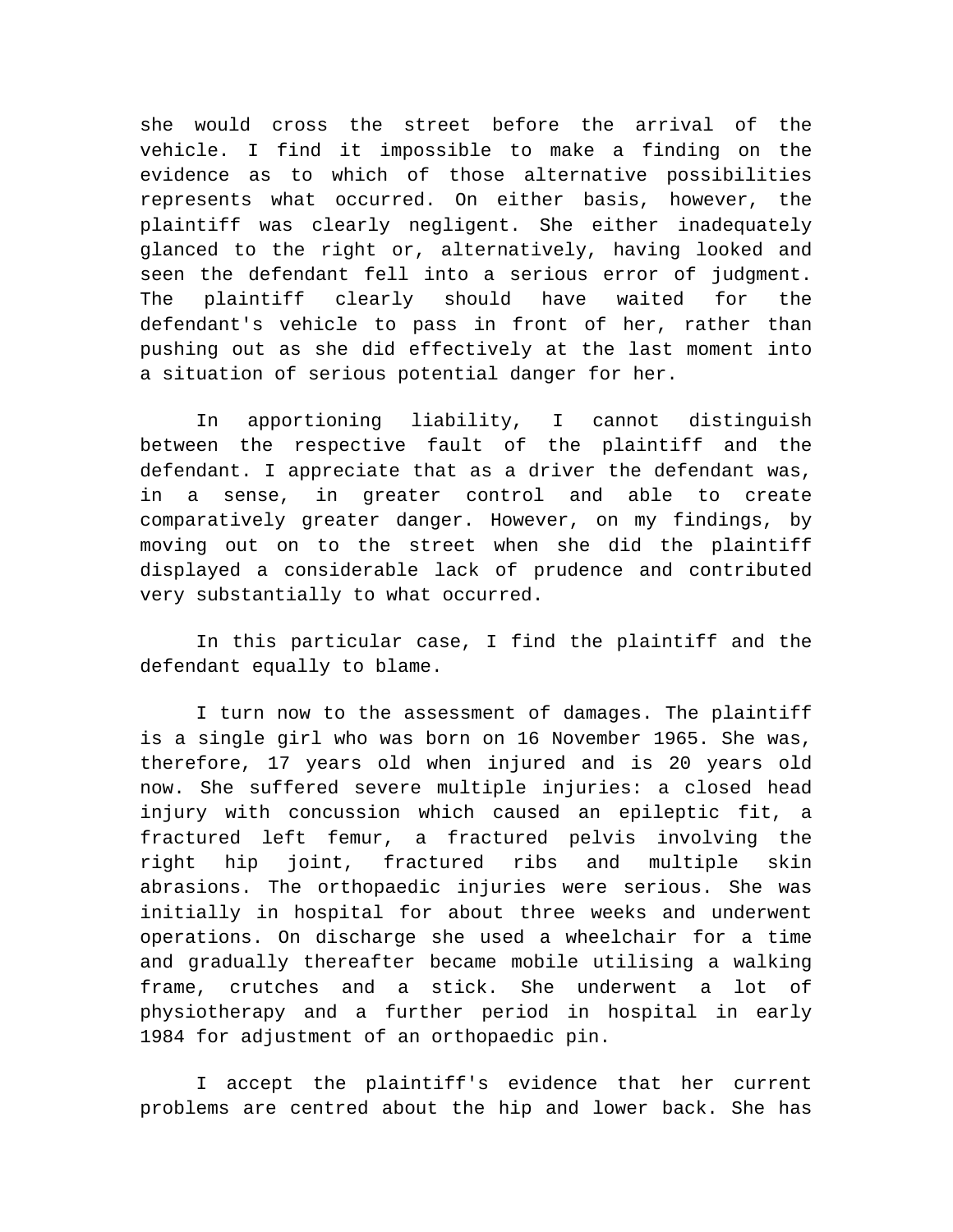to walk more slowly than before. She tends to tire more easily with activity. Before the accident she was active in classical ballet and highland dancing. She has had to give up those activities. She does, however, still swim regularly and she rides a bicycle largely, I think, as before save that after three-quarters of an hour or so her hip gets sore. She gave evidence of suffering headaches mostly relieved by Aspirin but suffering an average of four to five painful headaches per month for which she has to lie down. She has scarring on her left upper leg and left buttock which, understandably, embarrasses her. I inspected the scars in Chambers. The plaintiff herself is conscious about them and wears cover-up type clothing including onepiece swimsuits.

The medical reports deal with her injuries and consequent disability comprehensively and I will do no more than summarise her current position:

- 1. The fractured femur has healed well leaving minimal symptoms. There is occasional leg ache but it is not serious.
- 2. The pelvic fracture has united leaving some threeeighths of an inch shortening of the right leg. She now has to wear a built-up shoe and she experiences some related mid-back pain. However, this is not serious and should improve.
- 3. The scars to which I have referred are a significant cosmetic disability and in my view a genuine cause for embarrassment in this young girl.
- 4. She suffers migraine headaches regularly which should, however, reduce in severity with treatment.
- 5. She has experienced memory lapses, jumbled speech and concussion, indicative of mild cerebral damage, but in my view unlikely to affect significantly her future employment prospects.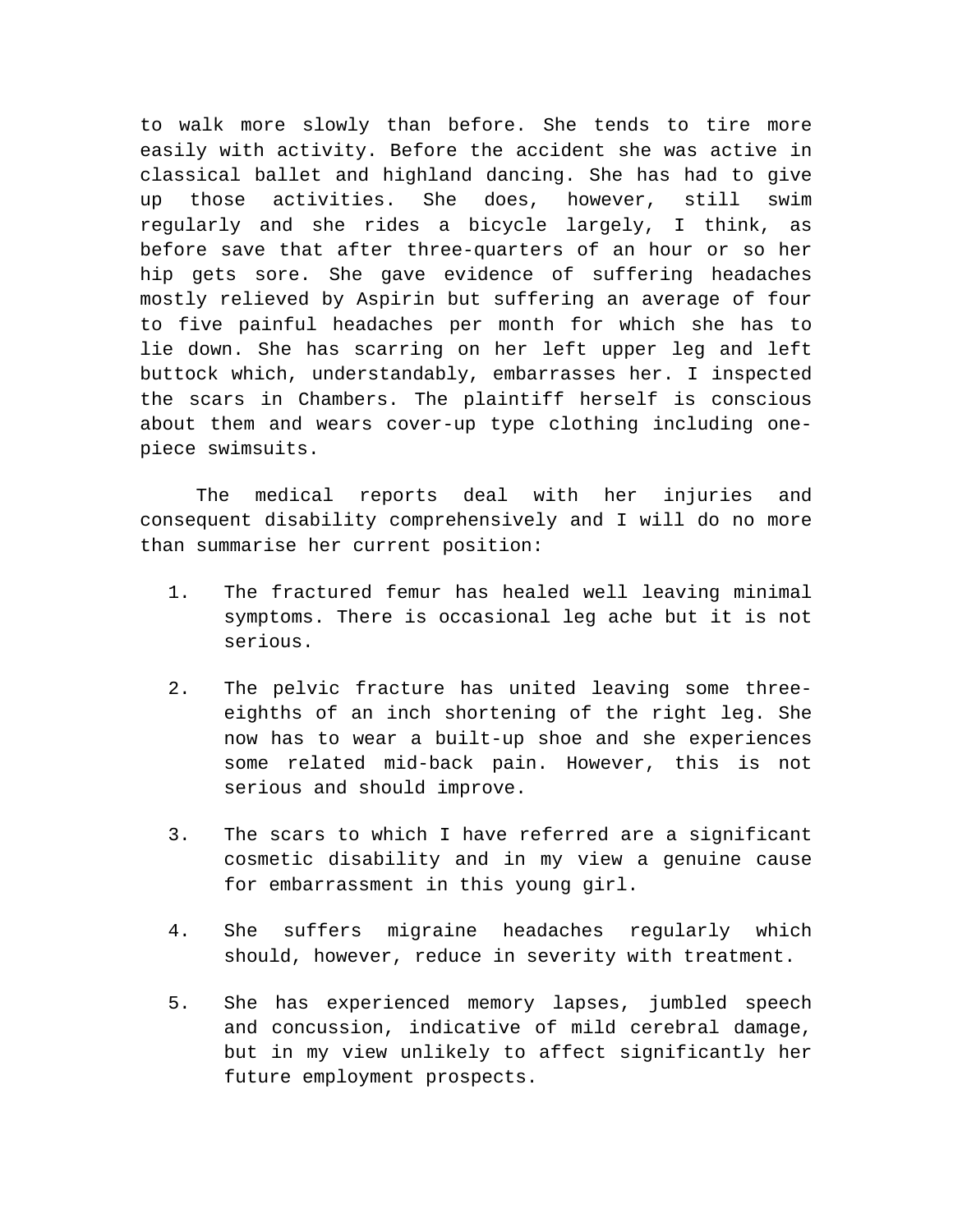- 6. I find that there is some slightly increased risk of epilepsy in the future.
- 7. The problem of increased back and pelvic pain will probably arise during pregnancy. She hopes to marry and have several children.
- 8. She has experienced some anxiety and depression which should, however, soon resolve.

Although serious, the orthopaedic injuries have healed reasonably well but in view also of the multiplicity of the consequences of the accident, I propose to allow overall the sum of \$25,000 for pain and suffering. I apportion \$10,000 of that to the past and allow interest on that at 6 per cent per annum for 2.6 years, amounting to \$1,560. The total component for pain and suffering including interest is, therefore, \$26,560.

Specials, which were proved, include \$13.50 past cost of gel for attaching pain-relieving electrodes, \$90 past cost of tape for such attachment, and \$1,400 (which was not disputed) as the discounted present value of future allowances for gel, tape and built-up shoes. I include all of those amounts as special damages totalling \$1,503.50.

It was also not disputed that an additional amount of \$11,749.54 for rehabilitation expenses is repayable. No interest was sought on that amount. The amount should, nevertheless, be included amongst the special damages which, therefore, total \$13,253.04.

I turn to the claim for past economic loss. At the time of the accident the plaintiff was employed as a nursing assistant at a surgery run by one Dr. Farrand where she was paid approximately \$115 net per week which was, in fact, below the applicable award rate. That surgery ceased to operate, I find, at the end of 1983. Had the plaintiff not been injured and retained that job she would in the six months following the accident have earned approximately \$3,000 net. Then she would have had to seek another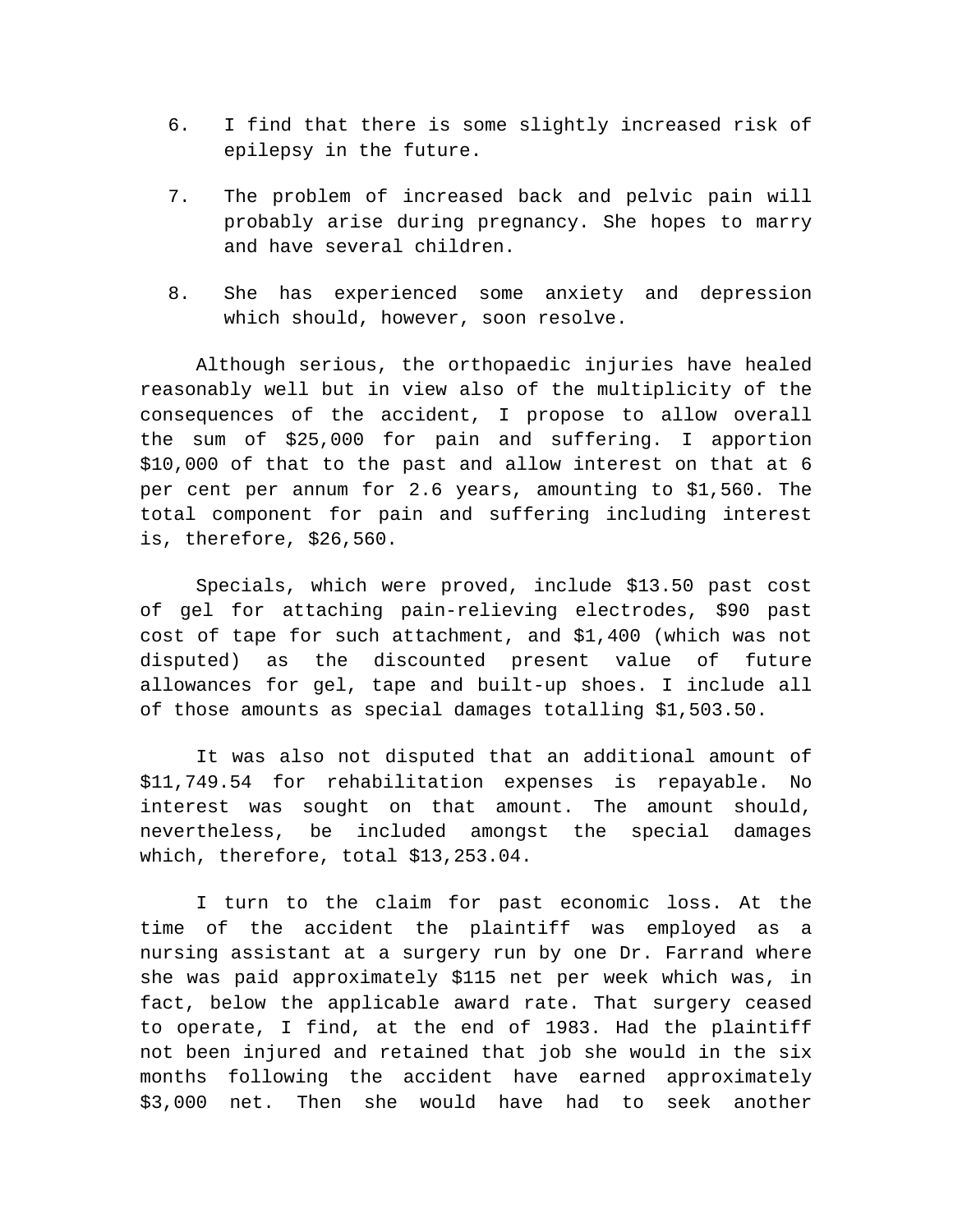position. I think it likely that she would have retained that job until the closure of the surgery. The question then arises what she would have earned but for the accident in the ensuing two years to date. It is impossible to be precise about this. If she had remained in a similar position but been paid at award rates she would in the following two years or so to date have received approximately \$23,000 net. Had the Farrand surgery not closed and with no wage increases her earnings for the two years would have been approximately \$13,000. In the assessment of what she would have earned but for the accident, I have to discount for a number of contingencies. One of the most important of them is that she may have had difficulty obtaining a replacement job following closure of the surgery. She had had difficulty from time to time following regular employment after leaving school. Despite her high motivation she has had similar difficulty obtaining employment in recent times, a difficulty which I am not satisfied is to be substantially explained by reference to her accident disabilities. Doing the best I can I calculate \$15,000 as her likely loss over that two years which is a little less than the mean of those amounts of \$23,000 and \$13,000.

The total component for past economic loss, therefore, amounts to \$18,000. From that, a sum of \$13,014.80 unemployment benefits received has to be deducted which leaves a balance of \$16,685.20. I will not allow interest on that sum for these reasons. Firstly, the assessment for past economic loss was in this case necessarily extremely broadly based and I think that to allow interest on it would be unnecessary and unjustifiably artificial. Secondly, and perhaps more significantly, the sum of \$11,314.32 would have to be excluded anyway from the calculation of interest representing sickness and rehabilitation benefits. Further, I have refrained from deducting a small amount of \$100 or so received as babysitting fees. Adopting what I understand to be a desirably broad approach in respect of interest I consider,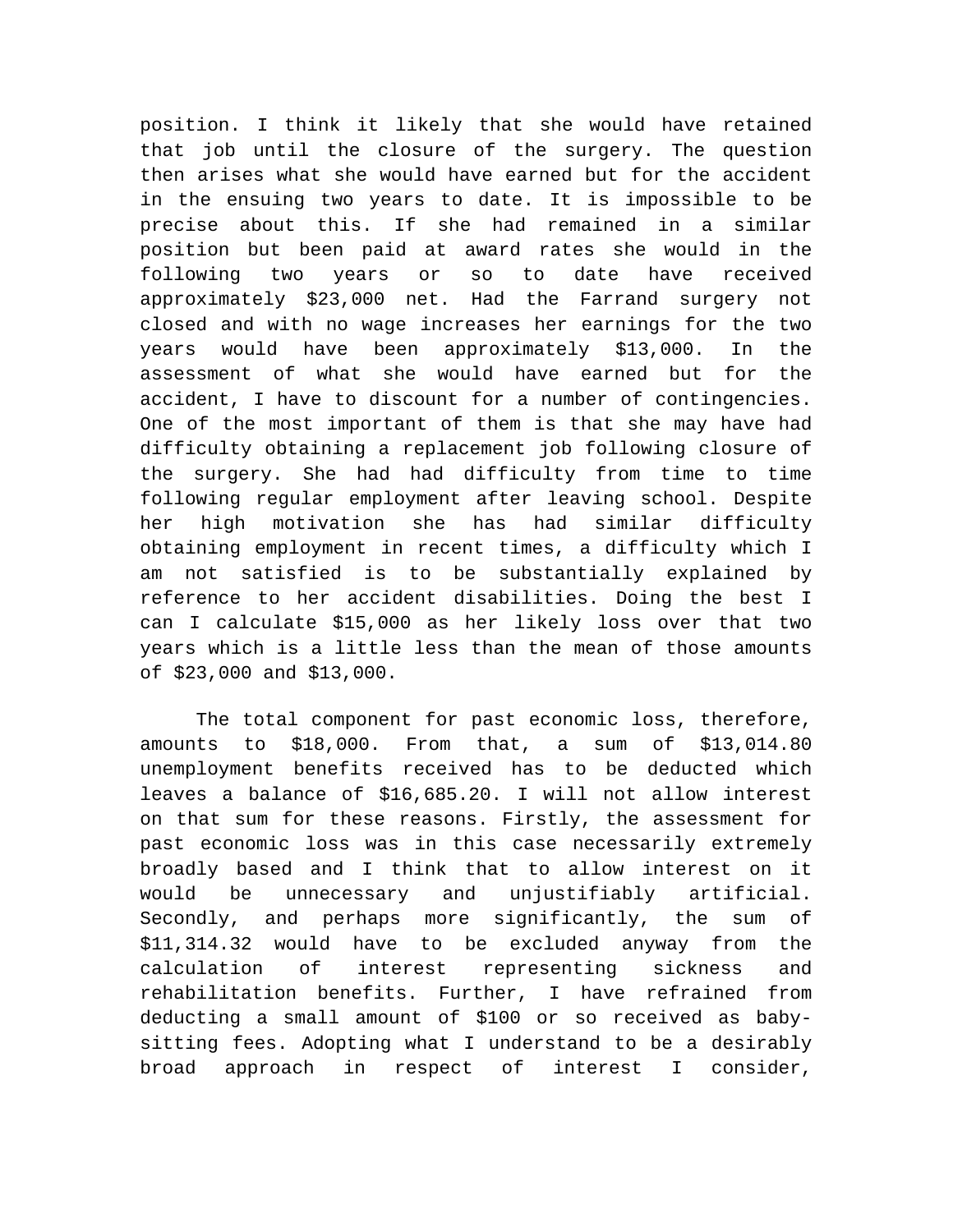therefore, that it would be just to allow no interest on this particular component.

I turn now to the component for future economic loss. Both counsel conceded that determining this component is in this case especially difficult. Dr. Douglas says that the plaintiff should not engage in occupations where strain is thrown onto her back by such activities as repeated bending and heavy lifting. He would exclude employment as a nurse's aide, as a shop assistant or as a waitress. The plaintiff could, however, cope with clerical work without problems. Now the plaintiff is not well-qualified academically. She was particularly attracted to working as a nurses's aide and she is, as I have said, highly motivated. Over the last two years she has, commendably, undergone substantial rehabilitation and she has applied unsuccessfully for many jobs including governess, tracer at Mount Isa Mines, a laboratory assistant and dental nurse, jobs which she felt she could handle. She has recently applied for a nursing job with the Mount Isa Hospital and that application has not yet been determined. She applied for it against medical advice and I am not satisfied that if she obtained a position she would be able to continue in it having regard to her disabilities. The plaintiff is still young. She is highly motivated and she presents herself well. I do think it is probable that she will find a job relatively soon whether at Mount Isa or elsewhere. Largely one can only speculate as to what it might be and as to how the earnings from such a job would compare with those of a nursing assistant. In any calculation of future economic loss, the plaintiff's prospects of marriage have to be taken into account and her desire to have children which would for some years, on her evidence, prevent or limit employment.

In this case it would in my view be absurdly artificial to attempt any precise calculation of economic loss in the manner usually adopted. Mr. Dorney of counsel for the plaintiff helpfully provided some illustrative arithmetical calculations utilising the interest table but he conceded that I could properly assess this component in